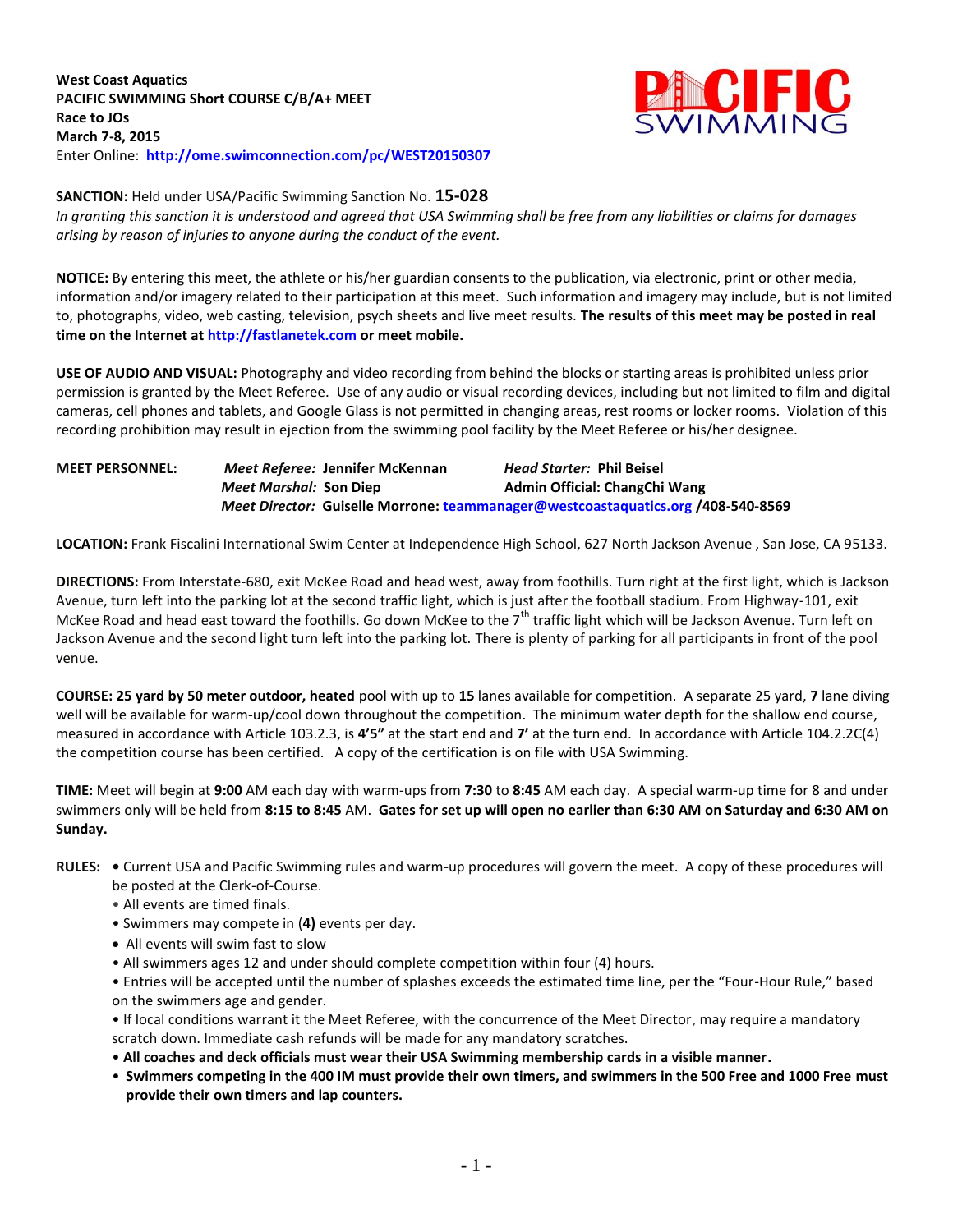**ATTENTION HIGH SCHOOL SWIMMERS:** If you are a high school swimmer in season, you need to be Unattached from this meet. It is the swimmers responsibility to be Unattached from this meet. You can un-attach at the meet if necessary. This does not apply to swimmers swimming under the rules of the Nevada Interscholastic Activities Association (NIAA).

**UNACCOMPANIED SWIMMERS:** Any USA-S athlete-member competing at the meet must be accompanied by a USA Swimming member-coach for the purposes of athlete supervision during warm-up, competition and warm-down. If a coach-member of the athlete's USA-S Club does not attend the meet to serve in said supervisory capacity, it is the responsibility of the swimmer or the swimmer's legal guardian to arrange for supervision by a USA-S member-coach. The Meet Director or Meet Referee may assist the swimmer in making arrangements for such supervision; however, it is recommended that such arrangements be made in advance of the meet by the athlete's USA-S Club Member-Coach.

**RACING STARTS:** Swimmers must be certified by a USA-S member-coach as being proficient in performing a racing start, or must start the race in the water. It is the responsibility of the swimmer or the swimmer's legal guardian to ensure compliance with this requirement.

**RESTRICTIONS:** • Smoking and the use of other tobacco products is prohibited on the pool deck, in the locker rooms, in spectator

seating, on standing areas and in all areas used by swimmers, during the meet and during warm-up periods.

- Sale and use of alcoholic beverages is prohibited in all areas of the meet venue.
- No glass containers are allowed in the meet venue.
- No propane heater is permitted except for snack bar/meet operations.
- All shelters must be properly secured.
- Changing into or out of swimsuits other than in locker rooms or other designated areas is prohibited.
- Destructive devices, to include but not limited to, explosive devices and equipment, firearms (open or concealed), blades, knives, mace, stun guns and blunt objects are strictly prohibited in the swimming facility and its surrounding areas. If observe, the Meet Referee or his/her designee may ask that these devices be stored safely away from the public or remove from the facility. Noncompliance may result in the reporting to law enforcement authorities and ejection from the facility. Law enforcement officers (LEO) are exempt per applicable laws.
- **ELIGIBILITY:** Swimmers must be current members of USA-S and enter their name and registration number on the meet entry card as they are shown on their Registration Card. If this is not done, it may be difficult to match the swimmer with the registration and times database. The meet host will check all swimmer registrations against the SWIMS database and if not found to be registered, the Meet Director shall accept the registration at the meet (a \$10 surcharge will be added to the regular registration fee). Duplicate registrations will be refunded by mail.

• Swimmers in the "A" Division must have met at least the USA Swimming Motivational "A" minimum time standard. Swimmers in the "B" Division must have met at least the listed "B" minimum time standard. All entry times slower than the listed "B" Time standard will be in the "C" Division.

• Entries with **"NO TIME" will be accepted.**

• Entry times submitted for this meet will be checked against a computer database and may be changed in accordance with Pacific Swimming Entry Time Verification Procedures.

- Disabled swimmers are welcome to attend this meet and should contact the Meet Director or Meet Referee regarding and special accommodations on entry times and seeding per Pacific Swimming policy.
- Swimmers 19 years of age and over are eligible to compete in the meet for time only, no awards.
- The swimmer's age will be the age of the swimmer on the first day of the meet.

**ENTRY PRIORITY: Zone 1 South (Z1S) entries postmarked by Monday, February 16, 2015 or entered online by 11:59 p.m. Monday, February 16, 2015 will be given priority acceptance. All entries from Zone 1 South, all other Pacific LSC zones, and other LSC's either postmarked by Monday February 23, 2015, entered online by 11:59 p.m. Wednesday, February 25, 2015, or hand delivered by 6:30 p.m. Wednesday, February 25, 2015, will be considered in the order that they are received or until meet cap is reached.**

**ENTRY FEES:** \$4.00 per event plus an \$**8.00** participation fee per swimmer. Entries will be rejected if payment is not sent at time of request.

**ONLINE ENTRIES:** To enter on-line go to **<http://ome.swimconnection.com/pc/WEST20150307>** to receive an immediate entry confirmation. This method requires payment by credit card. Swim Connection LLC charges a processing fee for this service, equal to \$1 per swimmer plus 5% of the total Entry Fees. Please note that the processing fee is a separate fee from the Entry Fees. If you do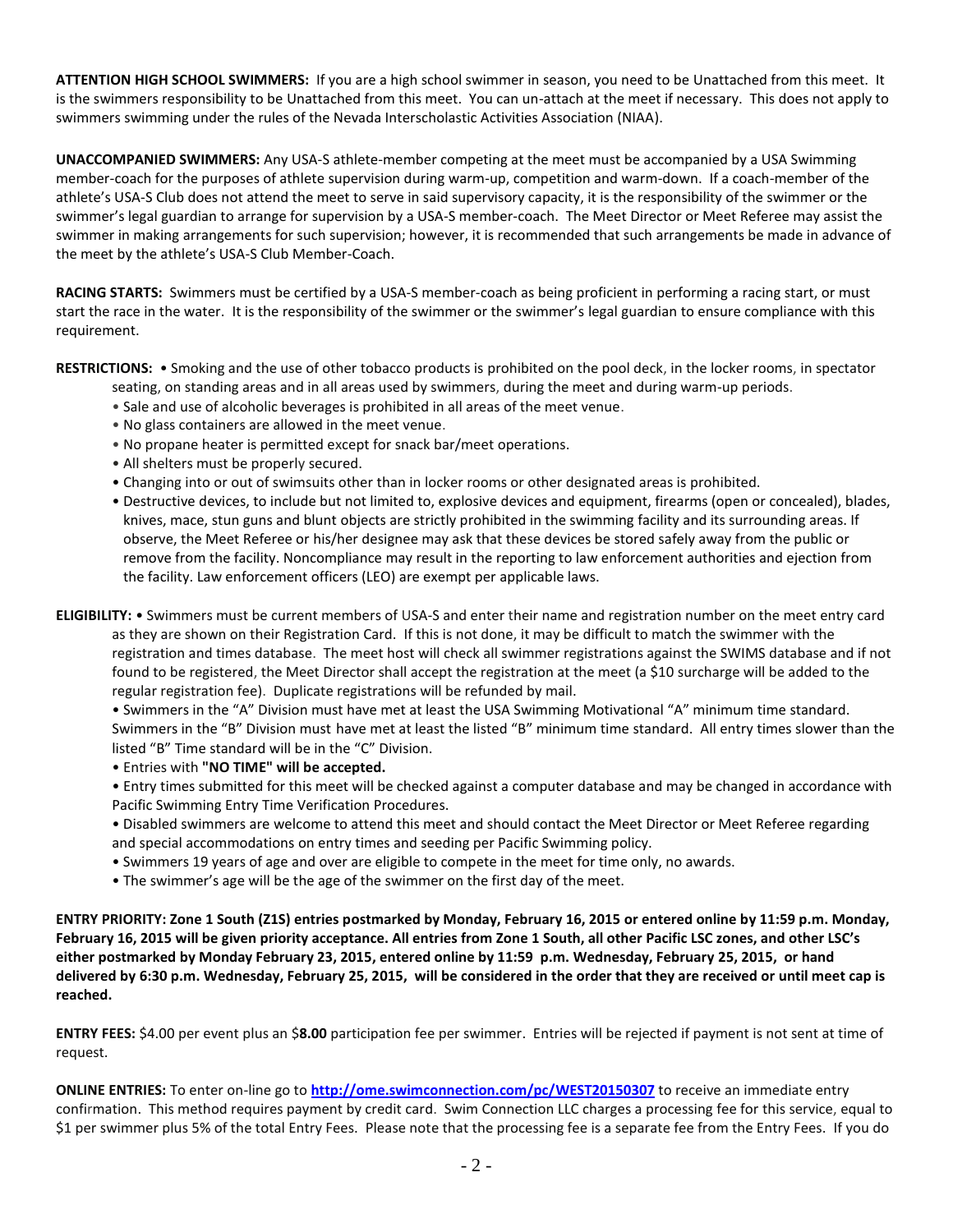not wish to pay the processing fee, enter the meet using a mail entry. **Entering online is a convenience, is completely voluntary, and is in no way required or expected of a swimmer by Pacific Swimming.** Online entries will be accepted through Wednesday, **February 25, 2015.**

**MAILED OR HAND DELIVERED ENTRIES**: Entries must be on the attached consolidated entry form. Forms must be filled out completely and printed clearly with swimmers best time. Entries must be postmarked by midnight, Monday, **February 23, 2015,** or hand delivered by 6:30 p.m. Wednesday, **February 25, 2015**. No late entries will be accepted. No refunds will be made, except mandatory scratch downs. Requests for confirmation of receipt of entries should include a self-addressed envelope.

# **Make check payable to**: **West Coast Aquatics Mail entries to**: **Guiselle Morrone/WEST Meet Director Hand deliver entries to: Guiselle Morrone 6317 Grand Oak Way 6317 Grand Oak Way San Jose, CA 95135 San Jose, CA 95135**

**CHECK-IN:** The meet will be deck seeded. Swimmers must check-in at the Clerk-of-Course. Close of check-in for all individual events shall be no more than 60 minutes before the estimated time of the start of the first heat of the event. No event shall be closed more than 30 minutes before the scheduled start of the session. Swimmers who do not check in will not be seeded and will not be allowed to compete in that event.

**SCRATCHES:** Any swimmer not reporting for or competing in an individual timed final event that they have checked in for shall not be penalized.

**AWARDS:** Ribbons for first through eight by division (C/B/A+) will be provided for each age grouping (8/U, 9/10 10/U, 11-12, 13-14. 15-16, and 17-18) within each event. "A" medals will be provided for new "A" times. A team representative must pick up their swim team's awards at the conclusion of the meet at the awards desk. Awards will not be handed to individuals unless they are unattached. The 400 IM, and 1000 free will swim together as 11-18 event, but will be awarded in age grouping as listed above. All 10 & U events will be awarded as 8 & U and 9-10. Awards will not be mailed.

**ADMISSION:** Free. A 2 day program will be available at a reasonable price.

**SNACK BAR & HOSPITALITY:** A snack bar/food trucks will be available throughout the competition. Coaches and working deck officials will be provided lunch. Hospitality will serve refreshments to timers and volunteers.

**MISCELLANEOUS:** No overnight parking is allowed. Facilities will not be provided after meet hours. **Participating teams will be assigned timer assignments based on the number of swimmers entered from a team.**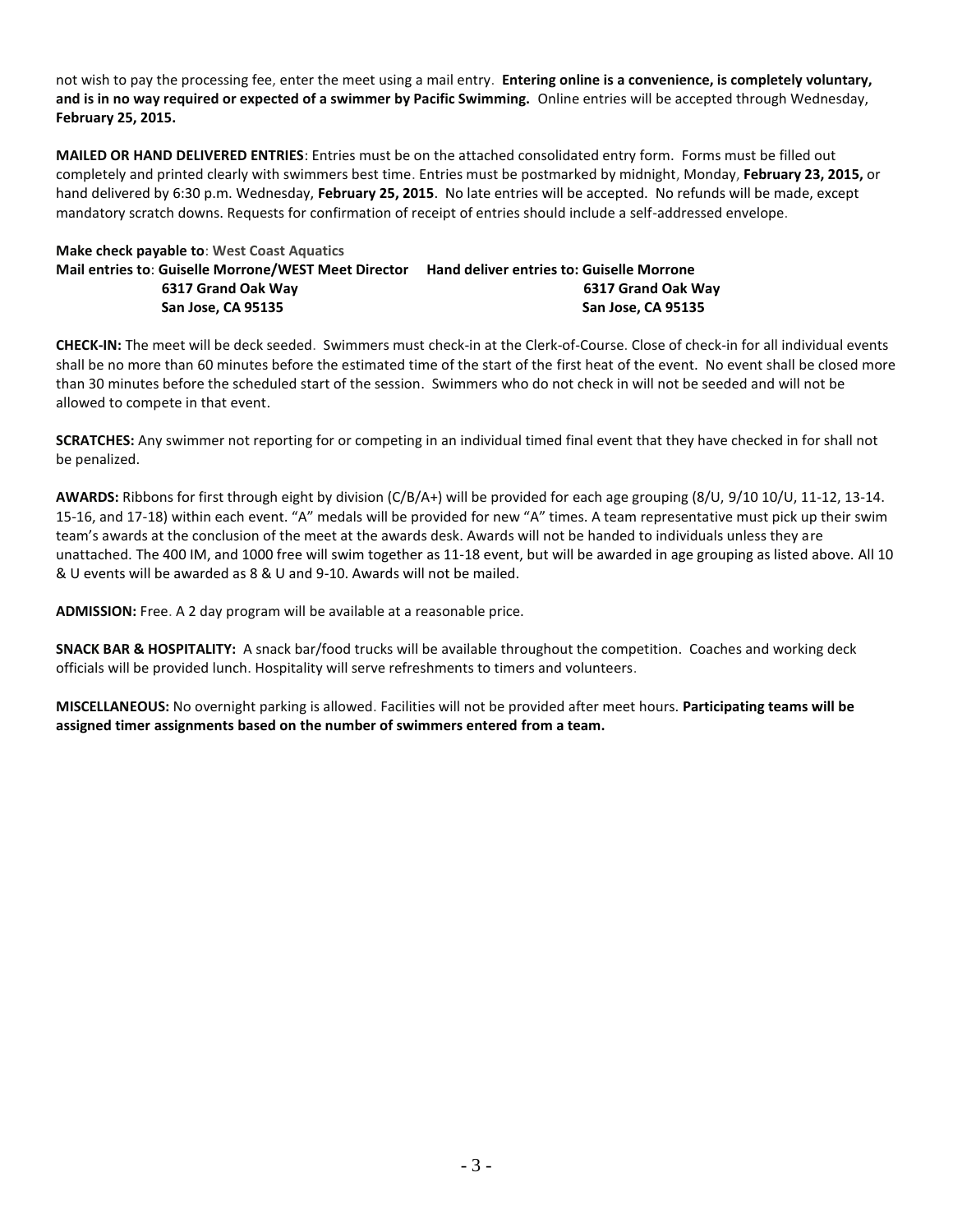## **EVENT SUMMARY**

|         |               | Saturday                |           | Sundav    |            |               |                |  |  |  |
|---------|---------------|-------------------------|-----------|-----------|------------|---------------|----------------|--|--|--|
| 8 & UN  | 10 & Under    | $11 - 12$               | 13-UP     | 8 & UN    | 10 & Under | $11 - 12$     | <b>13-UP</b>   |  |  |  |
| 25 Back | 50 Back       | 100 Back                | 200 Back  | 25 Fly    | 50 Free    | 50 Free       | 200 Free       |  |  |  |
| 25 Free | 100 Free      | 100 Free                | 50 Free   | 25 Breast | $100$ Fly  | <b>50 Flv</b> | <b>100 Fly</b> |  |  |  |
|         | 50 Breast     | 100 Breast<br>50 Breast |           |           | 100 Back   | 100 Breast    | 100 Free       |  |  |  |
|         | <b>50 Flv</b> | <b>100 Fly</b>          | 200 Flv   |           | 100 Breast | 200 IM        | 200 Breast     |  |  |  |
|         | 500 Free      | 1000 Free               | 1000 Free |           | 200 IM     | 400 IM        | 400 IM         |  |  |  |
|         |               |                         |           |           |            |               |                |  |  |  |

### **EVENTS**

| Saturday, March 7, 2015 |                    |                |  |  |  |
|-------------------------|--------------------|----------------|--|--|--|
| <b>EVENT#</b>           | <b>EVENT</b>       | <b>EVENT#</b>  |  |  |  |
| 1                       | 11-12 100 Back     | $\overline{2}$ |  |  |  |
| 3                       | 10 & UN 50 Back    | 4              |  |  |  |
| 5                       | 13-UP 200 Back     | 6              |  |  |  |
| $\overline{7}$          | 8 & UN 25 Back     | 8              |  |  |  |
| 9                       | 11-12 100 Free     | 10             |  |  |  |
| 11                      | 13-UP 50 Free      | 12             |  |  |  |
| 13                      | 10 & UN 100 Free   | 14             |  |  |  |
| 15                      | 11-12 50 Breast    | 16             |  |  |  |
| 17                      | 13-UP 100 Breast   | 18             |  |  |  |
| 19                      | 10 & UN 50 Breast  | 20             |  |  |  |
| 21                      | 11-12 100 Fly      | 22             |  |  |  |
| 23                      | 8 & UN 25 Free     | 24             |  |  |  |
| 25                      | 13-UP 200 Fly      | 26             |  |  |  |
| 27                      | 10&UN 50 Fly       | 28             |  |  |  |
| 29                      | 10&UN 500 Free**   | 30             |  |  |  |
| 31                      | 11--UP 1000 Free** | 32             |  |  |  |

|                | Saturday, March 7, 2015 |                | Sunday, March 8, 2015 |                    |               |  |
|----------------|-------------------------|----------------|-----------------------|--------------------|---------------|--|
| <b>EVENT#</b>  | <b>EVENT</b>            | <b>EVENT#</b>  | <b>EVENT#</b>         | <b>EVENT</b>       | <b>EVENT#</b> |  |
| $\mathbf{1}$   | 11-12 100 Back          | $\overline{2}$ | 33                    | 13-UP 200 Free     | 34            |  |
| 3              | 10 & UN 50 Back         | 4              | 35                    | 10&UN 50 Free      | 36            |  |
| 5              | 13-UP 200 Back          | 6              | 37                    | 11-12 50 Free      | 38            |  |
| $\overline{7}$ | 8 & UN 25 Back          | 8              | 39                    | 8 & UN 25 Fly      | 40            |  |
| 9              | 11-12 100 Free          | 10             | 41                    | 13-UP 100 Fly      | 42            |  |
| 11             | 13-UP 50 Free           | 12             | 43                    | 10&UN 100 Fly      | 44            |  |
| 13             | 10 & UN 100 Free        | 14             | 45                    | 11-12 50 Fly       | 46            |  |
| 15             | 11-12 50 Breast         | 16             | 47                    | 13 & UP 100 Free   | 48            |  |
| 17             | 13-UP 100 Breast        | 18             | 49                    | 10 & UN 100 Back   | 50            |  |
| 19             | 10 & UN 50 Breast       | 20             | 51                    | 11-12 100 Breast   | 52            |  |
| 21             | 11-12 100 Fly           | 22             | 53                    | 10 & UN 100 Breast | 54            |  |
| 23             | 8 & UN 25 Free          | 24             | 55                    | 13 & UP 200 Breast | 56            |  |
| 25             | 13-UP 200 Fly           | 26             | 57                    | 8 & UN 25 Breast   | 58            |  |
| 27             | 10&UN 50 Fly            | 28             | 59                    | 11-12 200 IM       | 60            |  |
| 29             | 10&UN 500 Free**        | 30             | 61                    | 10 & UN 200 IM     | 62            |  |
| 31             | 11--UP 1000 Free**      | 32             | 63                    | 11 - UP 400 IM**   | 64            |  |

Use the following URL to find the time standards:<http://www.pacswim.org/swim-meet-times/standards>

 \*\*The distance events (500 Free, 1000 Free, and 400 IM. Swimmers in these events must provide their own timer as well as lap counters for the two freestyle distance events.